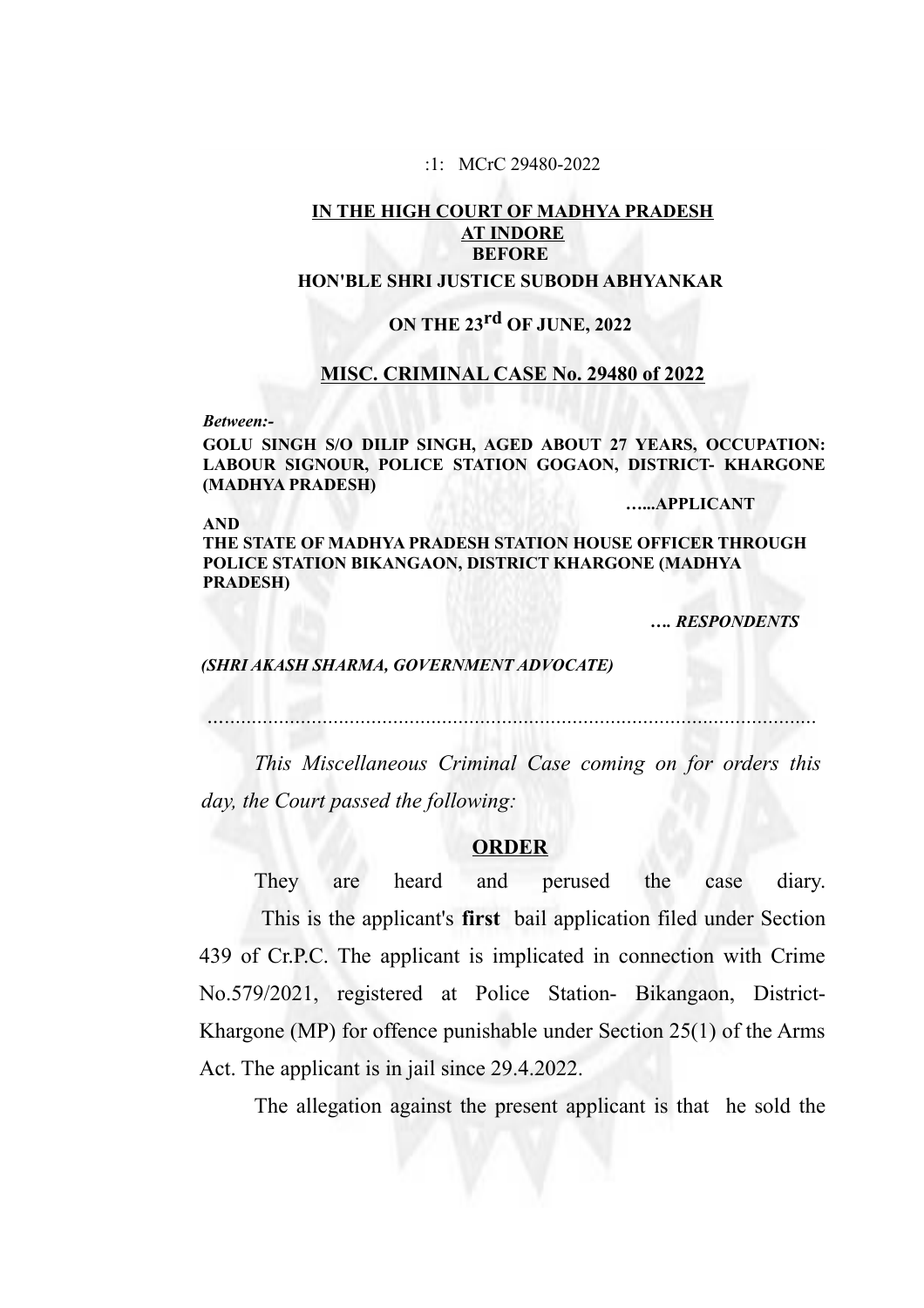### :2: MCrC 29480-2022

country made pistol to the main accused Sandeep, who in his memo prepared under Section 27 of Evidence Act has named the present applicant as he is the provider of the pistol.

Counsel for the applicant has submitted that except the memo prepared under Section 27 of the Evidence Act, there is no other material available on record to connect the applicant with the offence. It is further submitted that the charge sheet has been filed; the applicant is in jail since 29.04.2022 and the final conclusion of the trial is likely to take a long time. Thus, it is submitted that the applicant be released on bail.

 Counsel for the State, on the other hand, has opposed the prayer. However, it is not denied that there are no other criminal case registered against the applicant.

 On due consideration of the rival submissions and on perusal of the case diary, taking note of the fact that applicant is in jail since 29.4.2022 and there are no other case registered against him, this Court finds force with the contention raised by the counsel for the applicant. Accordingly, without reflecting anything on the merits of the case, the application filed by under Section 439 of Cr.P.C. on behalf of the applicant is hereby **allowed**.

The applicant is directed to be released on bail upon furnishing a personal bond in the sum of **Rs.50,000/**-(Rupees Fifty Thousand only) with one solvent surety of the like amount to the satisfaction of the trial Court for his/her regular appearance before the trial Court during trial with a condition that he / she shall remain present before the court